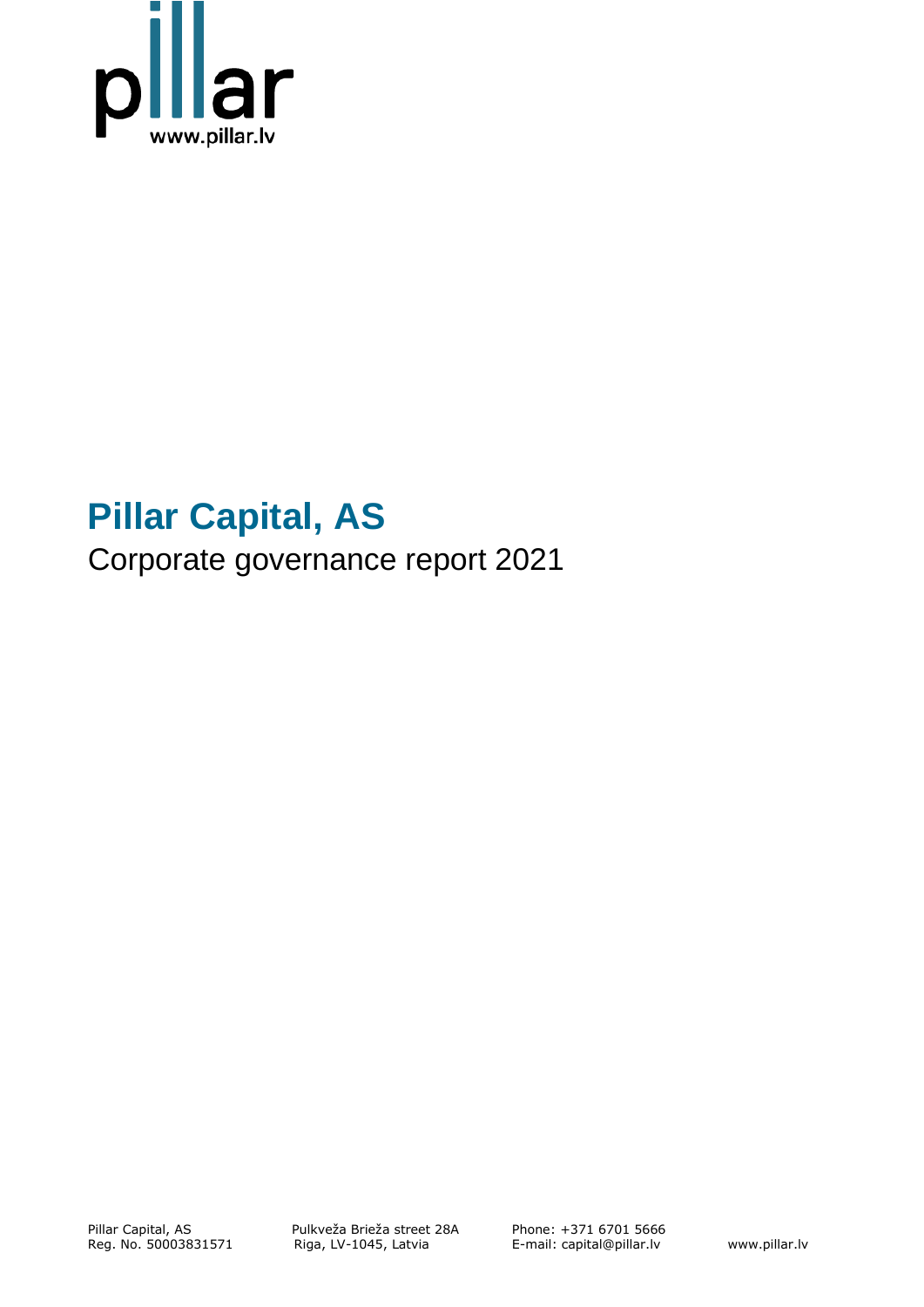# Table of contents

|  | Principle #1 The Company has an up-to-date strategy that sets out the Company's objectives and focuses on   |  |
|--|-------------------------------------------------------------------------------------------------------------|--|
|  |                                                                                                             |  |
|  |                                                                                                             |  |
|  | Principle #2 The Company develops an internal culture and code of ethical conduct that serves as a standard |  |
|  |                                                                                                             |  |
|  |                                                                                                             |  |
|  | Principle #3 The Company has a system of internal control, the effectiveness of which is monitored by the   |  |
|  |                                                                                                             |  |
|  | Principle #4 The Company shall identify, assess and monitor the risks associated with its activities. 6     |  |
|  | Principle #5 The Company has an internal audit function that independently and objectively assesses the     |  |
|  |                                                                                                             |  |
|  |                                                                                                             |  |
|  |                                                                                                             |  |
|  |                                                                                                             |  |
|  | Principle #7 The Company shall ensure transparent procedures for the election and recall of Supervisory     |  |
|  |                                                                                                             |  |
|  | Principle #8 Member of the Supervisory Board together have relevant experience and expertise.  8            |  |
|  | Principle #9 The Company's Supervisory Board is composed of independent members 9                           |  |
|  |                                                                                                             |  |
|  |                                                                                                             |  |
|  |                                                                                                             |  |
|  | Principle #11 The organisation of the work of the Supervisory Board is defined and understood 10            |  |
|  |                                                                                                             |  |
|  | Principle #12.1 The Committee prepares proposals for decision by the Supervisory Board11                    |  |
|  |                                                                                                             |  |
|  | Principle # 13 Members of the Management Board and Supervisory Board are clearly aware of the               |  |
|  | appearance of a conflict of interest and are informed of the necessary action to be taken in the event of a |  |
|  |                                                                                                             |  |
|  |                                                                                                             |  |
|  | Principle #14 The Company shall provide shareholders with timely information on the conduct of the          |  |
|  |                                                                                                             |  |
|  | Principle #15 The Company promotes effective shareholder involvement in decision-making and the widest      |  |
|  |                                                                                                             |  |
|  | Principle #16 The Company develops a dividend policy and discusses it with shareholders 14                  |  |
|  |                                                                                                             |  |
|  | Principle #17 The Company regularly and in a timely manner informs shareholders and other stakeholders      |  |
|  | about the Company's business activities, financial performance, governance and other relevant matters.  15  |  |

## **Disclaimer**

The report is available in Latvian and English. In case of any inconsistencies or discrepancies, the Latvian version of the report shall prevail.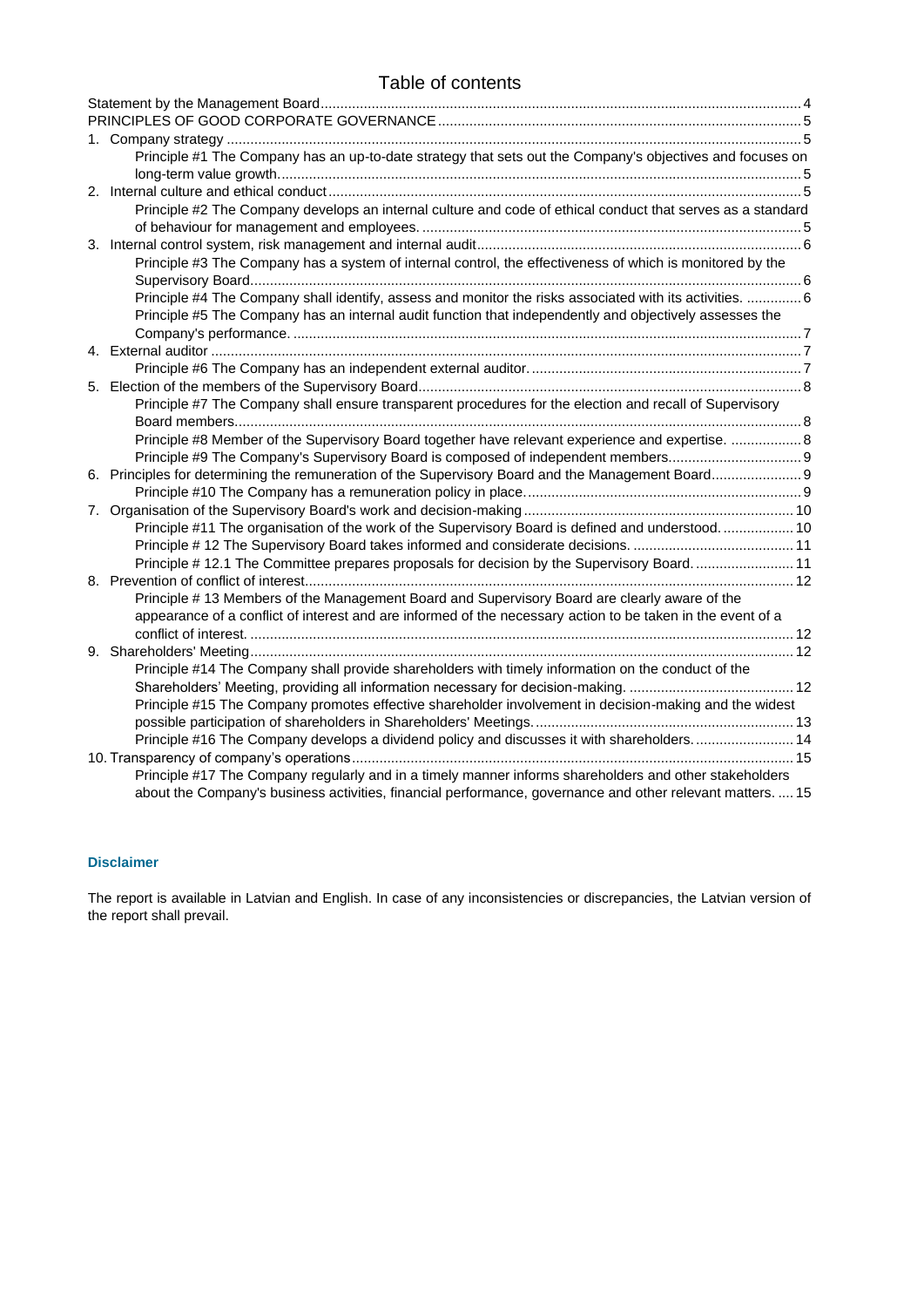

### <span id="page-2-0"></span>**Statement by the Management Board**

The Corporate Governance Report 2021 of Pillar Capital, AS (hereinafter - Pillar Capital, AS or the Company) has been prepared in accordance with the requirements of Section 56<sup>2</sup> of the Financial Instruments Market Law and based on the Corporate Governance Code 2020 issued by the Corporate Governance Advisory Council of the Ministry of Justice of the Republic of Latvia. (hereinafter referred to as the "Corporate Governance Code"). The report was prepared by the Management Board of Pillar Capital, AS on a "comply or explain" basis.

The Corporate Governance Report 2021 is published simultaneously with the audited consolidated and separate financial statements of Pillar Capital, AS for the year ending 31 December 2021 in the "For Investors" section of the website of Pillar Capital, AS **[www.pillar.lv](http://www.nh.capital/)** in Latvian and English, as well as on the website of Nasdaq Riga, AS **[www.nasdaqbaltic.com.](http://www.nasdaqbaltic.com/)**

Pillar Capital, AS has implemented and complies with most of the principles of good corporate governance set out in the Corporate Governance Code. The report provides a more detailed insight into the management principles of Pillar Capital, AS that contribute to operational efficiency and long-term value growth.

Riga, 29 April 2022

Edgars Miļūns Chairman of the Board

Arnold Romeiko Member of the Board

Inga Vēvere Member of the Board

THE DOCUMENT IS SIGNED WITH A SECURE ELECTRONIC SIGNATURE AND CONTAINS A TIME STAMP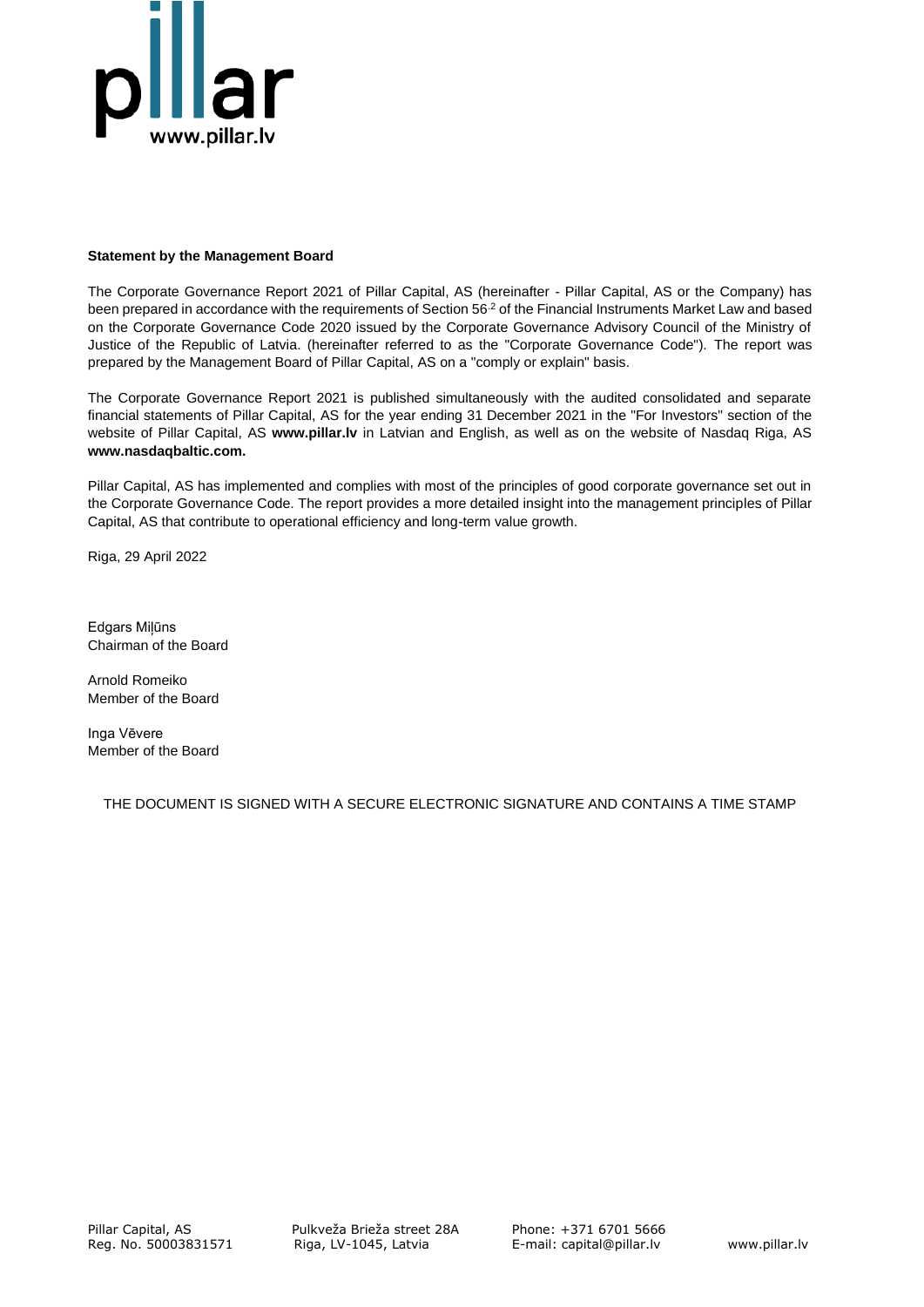#### <span id="page-3-0"></span>**PRINCIPLES OF GOOD CORPORATE GOVERNANCE**

#### <span id="page-3-1"></span>**1. Company strategy**

Strategy is the senior management's plan for achieving long-term results in line with the organisation's business objectives.

<span id="page-3-2"></span>Principle #1 The Company has an up-to-date strategy that sets out the Company's objectives and focuses on longterm value growth.

The Company has an up-to-date strategy, which is drafted by the Management Board. *Pillar Capital, AS complies with this criterion*

The main tasks of the Management Board of Pillar Capital, AS are to plan, organise and manage the day-to-day business of Pillar Capital, AS, to develop and implement the strategy of Pillar Capital, AS, to set the qualitative and quantitative objectives of Pillar Capital, AS, including work and financial plans, to monitor and control the activities of the subsidiaries of Pillar Capital, AS, to approve the qualitative and quantitative objectives, work and financial plans of the subsidiaries.

The Supervisory Board is involved in the strategy development process and approves the strategy at a meeting of Supervisory Board.

*Pillar Capital, AS complies with this criterion* 

The Supervisory Board approves the Company's strategy, as well as any amendments thereto, on a proposal from the Management Board.

The Supervisory Board monitors the implementation of the strategy. *Pillar Capital, AS complies with this criterion* 

The Supervisory Board oversees the strategy of Pillar Capital, AS, its implementation, according to the mission statement of the Supervisory Board established by the Regulations of the Supervisory Board of Pillar Capital, AS.

The Company's Management Board implements the strategy and reports regularly to the Supervisory Board on progress in its implementation.

*Pillar Capital, AS complies with this criterion* 

The Management Board of Pillar Capital, AS shall submit to the Supervisory Board for approval those matters which, in accordance with the Company's strategy and corporate documents, require Supervisory Board approval.

#### <span id="page-3-3"></span>**2. Internal culture and ethical conduct**

<span id="page-3-4"></span>Principle #2 The Company develops an internal culture and code of ethical conduct that serves as a standard of behaviour for management and employees.

The Supervisory Board defines the Company's core values. *Pillar Capital, AS complies with this criterion*

The Company's core values are defined by the Pillar Capital, AS Management Board and approved by the Supervisory Board. The Rules of Procedure adopted by Pillar Capital, AS set out the ground rules that define the Company's core values:

- $\checkmark$  Confidentiality and the "Clean Desk" principle;
- ✓ Communication with Pillar Capital, AS clients and business partners;
- Conflict of interest;
- $\checkmark$  Company interests, employee behaviour and interpersonal communication.

The Management Board prepares and the Supervisory Board approves a Code of Internal Culture and Ethical Conduct.

*Pillar Capital, AS complies with this criterion*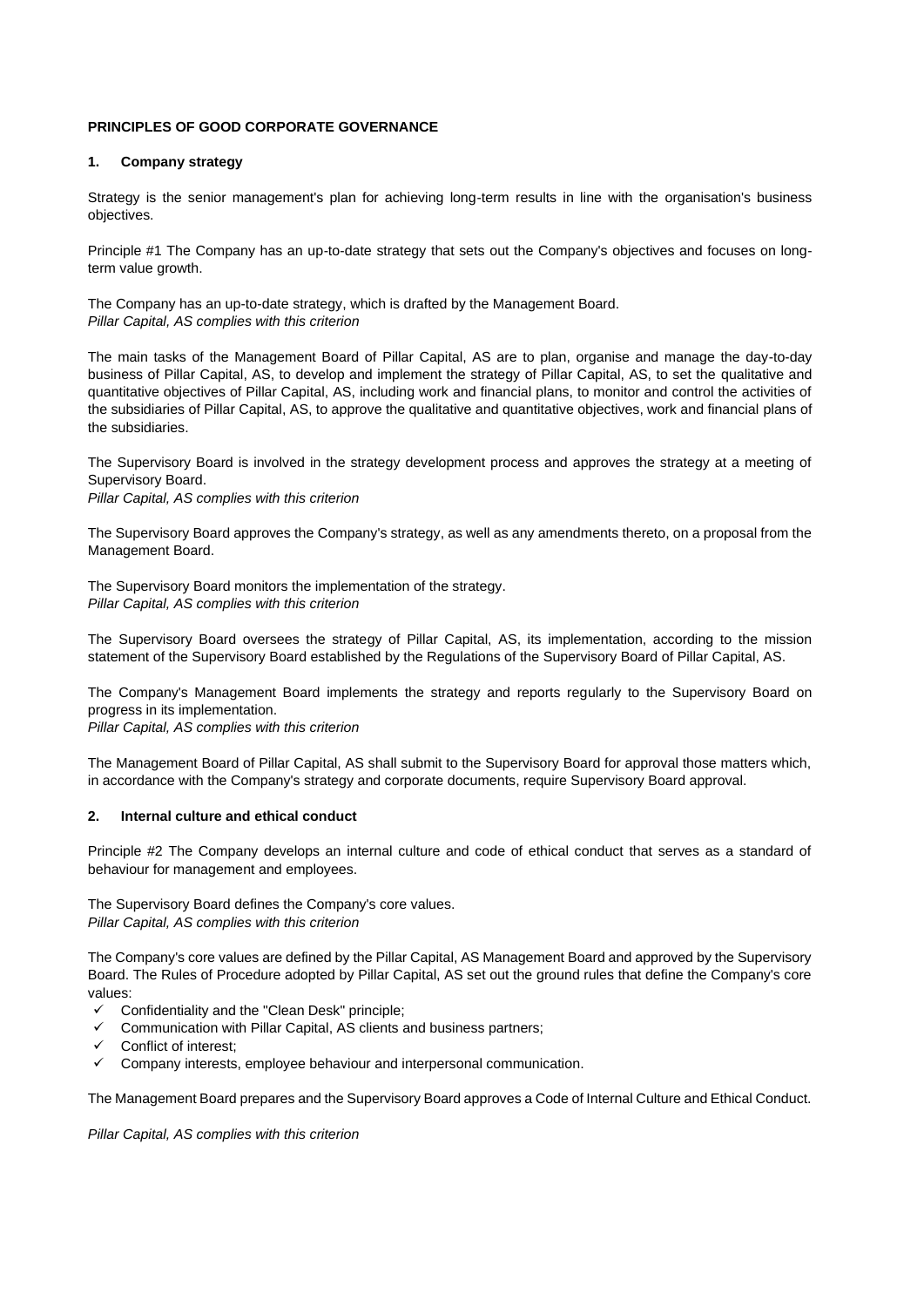The Management Board of Pillar Capital, AS shall prepare, in consultation with the Supervisory Board, and approve the Rules of Procedure of the Company, which shall define the internal culture of Pillar Capital, AS.

The Management Board ensures that the Code of Internal Culture and the Ethical Conduct are upheld in the Company's day-to-day operations and responds to any breach of the Code of Ethical Conduct. *Pillar Capital, AS complies with this criterion*

The Rules of Procedure drawn up by the Management Board set out the internal culture and ethical standards of behaviour, as well as a control mechanism whereby the Head of Unit is obliged to review the conduct of a staff member if a breach is detected. To ensure compliance with these rules, employees are trained; the Company may take steps to ensure reasonable control and supervision, and may use employee research to assess non-compliance with work rules.

The decision on the liability of an employee shall be taken by the head of the unit in accordance with the "Labour Law" of the Republic of Latvia and other legislation. The staff member is responsible for compliance with the rules and the head of unit is responsible for monitoring compliance with the rules in his/her unit and, where necessary, explaining the rules to staff members. Violations of these rules, whether committed intentionally or negligently, as well as failure to perform work, improper performance or other unlawful conduct, may subject the staff member and the head of unit to disciplinary, civil, administrative and/or criminal liability.

#### <span id="page-4-0"></span>**3. Internal control system, risk management and internal audit**

<span id="page-4-1"></span>Principle #3 The Company has a system of internal control, the effectiveness of which is monitored by the Supervisory Board.

The Company has a documented internal control system, which is the responsibility of the Management Board. *Pillar Capital, AS complies with this criterion*

The Company has an internal regulatory framework (policies, regulations, ordinances) which serves as a basis for ensuring the achievement of the Company's strategic objectives and the successful monitoring of its operations, as well as for ensuring the safest, most organised and efficient operation of the Company.

Internal audit shall conduct an assessment of the effectiveness of the internal control system at least once a year, taking into account pre-defined criteria, and report the results of the assessment to the Supervisory Board. *Pillar Capital, AS complies with this criterion*

The internal audit function is performed by the Management Board of Pillar Capital, AS.

The Supervisory Board shall, at least once a year, evaluate the assessment provided on the effectiveness of the internal control system.

*Pillar Capital, AS complies with this criterion*

The Management Board shall review, amend and update the library of internal regulatory documents at least annually to improve the internal control system and its effectiveness. It is reviewed, approved and adopted by the Supervisory Board for the future maintenance of the Company.

<span id="page-4-2"></span>Principle #4 The Company shall identify, assess and monitor the risks associated with its activities.

The Management Board develops and the Supervisory Board approves the Company's risk management policy. *Pillar Capital, AS complies with this criterion*

The Company continuously improves its risk management process to adapt to the changing business environment and market trends. Risk assessment is integrated into all corporate governance processes. The Company's Management Board, in cooperation with the Supervisory Board, identifies, assesses and monitors the risks associated with its activities.

Based on the identified risks, the Management Board implements risk management measures. *Pillar Capital, AS complies with this criterion*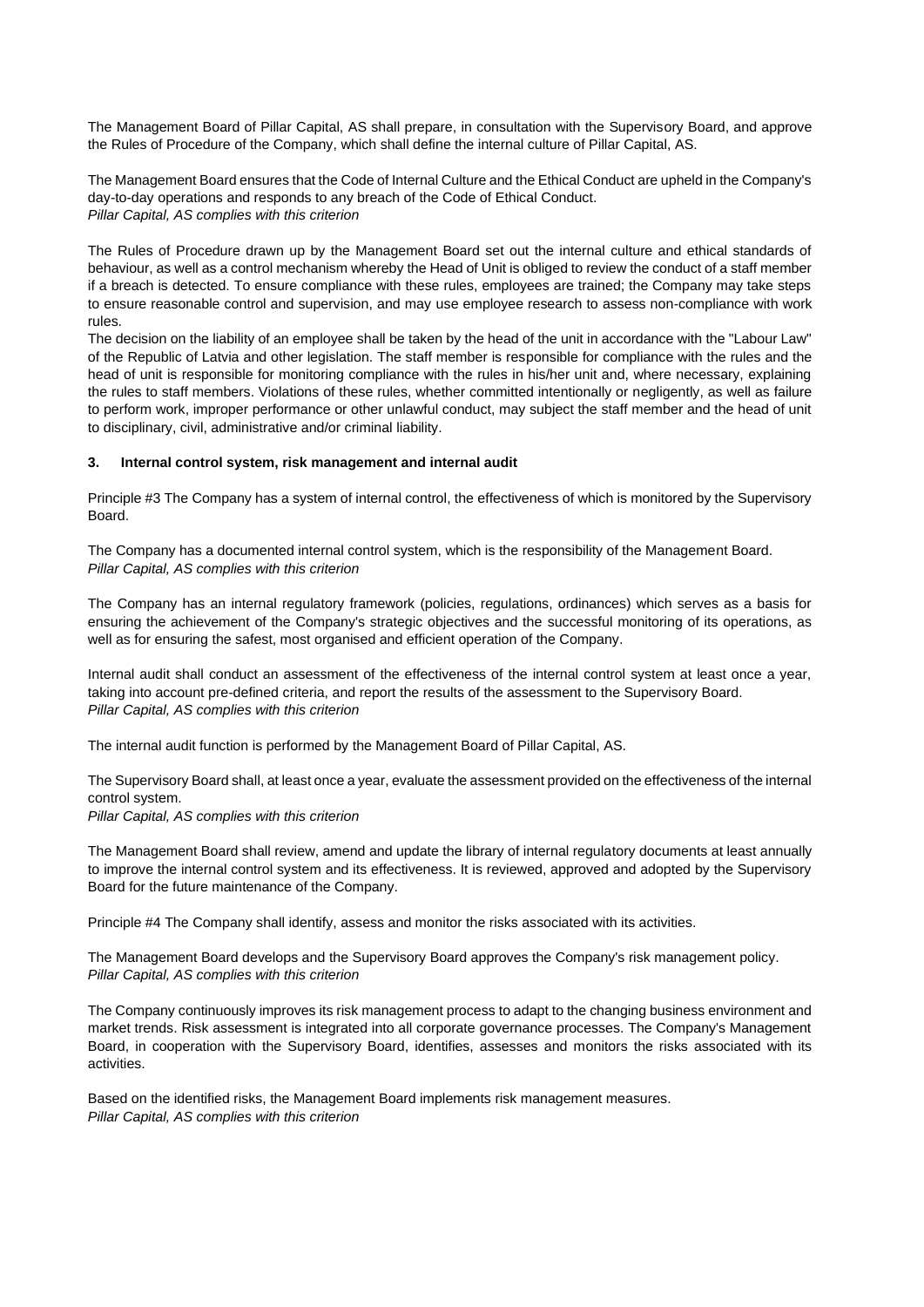The Company is continuously developing integrated internal control measures - Regulations of the Management Board of the Company and its subsidiaries, allocation of duties and responsibilities of employees, etc. Their purpose is to contribute to the implementation of the strategy and the achievement of objectives by ensuring ethical, efficient and effective operations. The Supervisory Board reviews the Management Board's report on any identified risks and implements risk management measures based on the adopted internal control framework.

At least once a year, the Supervisory Board examines the Management Board's reports on risk management activities and the implementation of the risk management policy. *Pillar Capital, AS complies with this criterion.*

The Supervisory Board annually reviews the recommendations of the independent auditor and the deficiencies/weaknesses identified following the audit of the Company's accounts, and assesses the Company's risk management arrangements and provides the Management Board with terms of reference for improving risk management.

<span id="page-5-0"></span>Principle #5 The Company has an internal audit function that independently and objectively assesses the Company's performance.

The Company has an internal auditor who is functionally independent of the Management Board and reports to the Supervisory Board.

*Pillar Capital, AS does not meet this criterion*

The internal audit function of the Company is performed by the Management Board of Pillar Capital, AS.

The internal auditor is approved by the Supervisory Board. The internal auditor develops a risk-based internal audit plan, which is approved by the Supervisory Board. *Pillar Capital, AS does not meet this criterion*

The internal auditor shall inform the Management Board and the Supervisory Board of the implementation of the internal audit plan, the results of the audit and the recommended actions to remedy deficiencies, if any. *Pillar Capital, AS does not meet this criterion*

#### <span id="page-5-1"></span>**4. External auditor**

<span id="page-5-2"></span>Principle #6 The Company has an independent external auditor.

The Supervisory Board and the Audit Committee, if established, shall determine the criteria for the selection of the external auditor.

*Pillar Capital, AS complies with this criterion*

The Company has an independent external auditor with appropriate qualifications. *Pillar Capital, AS complies with this criterion*

The term of office of an external auditor shall not exceed 5 years. *Pillar Capital, AS complies with this criterion*

The Supervisory Board, together with the Management Board of Pillar Capital, AS, is responsible for ensuring the selection process of candidates for certified auditors, as well as for reviewing and monitoring whether the certified auditor appointed by Pillar Capital, AS or the firm of certified auditors complies with the requirements set out in the laws and regulations before and during the audit of the separate annual financial statements and consolidated annual financial statements of Pillar Capital, AS and its subsidiaries.

One of the main tasks of the Supervisory Board is to review the opinions and recommendations of the Company's sworn auditors for the improvement of the Company's operations and to provide the Management Board of Pillar Capital, AS with appropriate necessary guidance and instructions.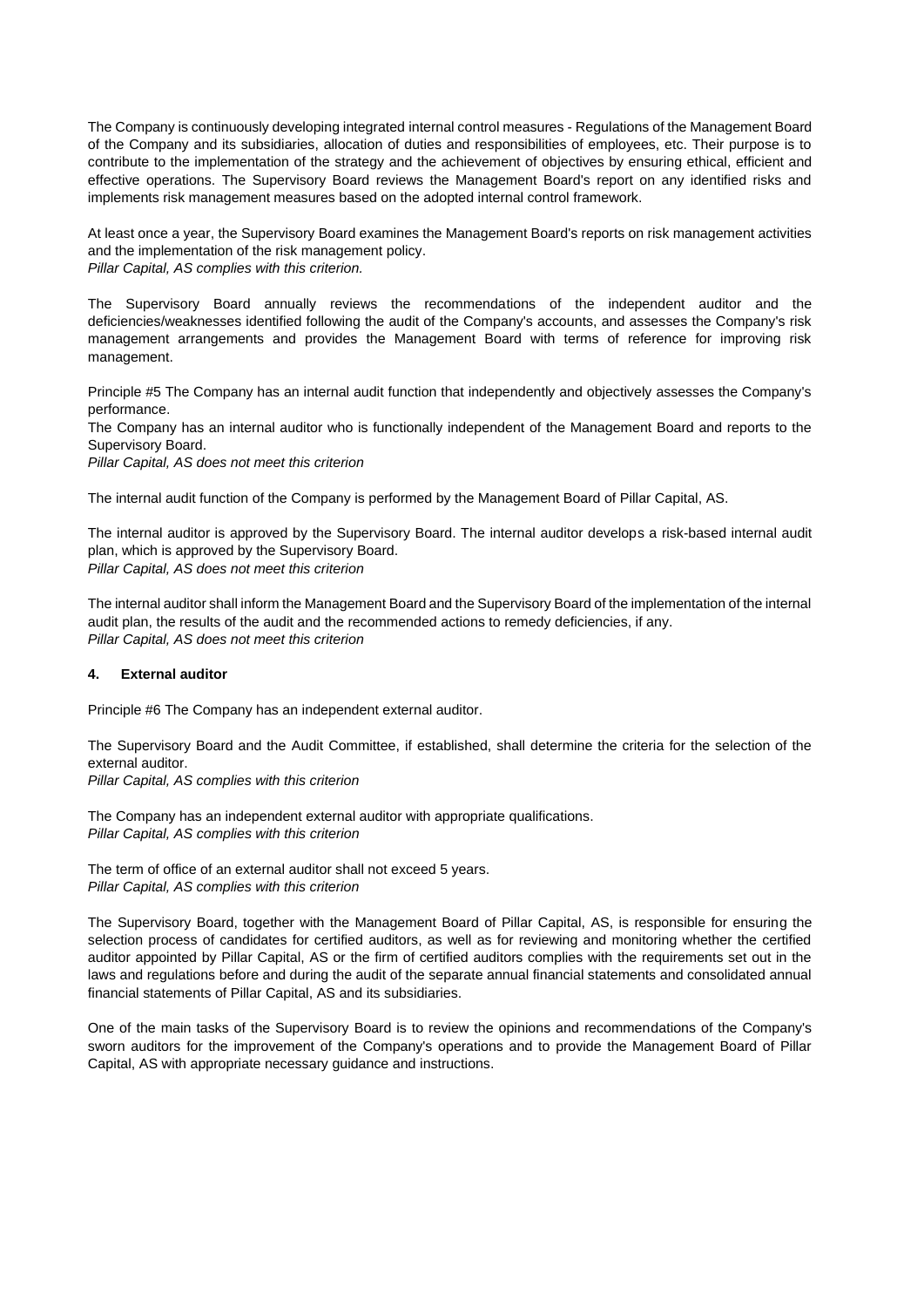#### <span id="page-6-0"></span>**5. Election of the members of the Supervisory Board**

<span id="page-6-1"></span>Principle #7 The Company shall ensure transparent procedures for the election and recall of Supervisory Board members.

The Company has adopted procedures for the selection and removal of Supervisory Board members. *Pillar Capital, AS complies with this criterion*

The Company has a Supervisory Board Regulations, which set out the procedures for electing and recalling Supervisory Board members. The Supervisory Board shall be composed of five members, one of whom shall be the Chairperson and one of whom shall be the Vice-Chairperson. A member of the Supervisory Board may be removed from office at any time by a resolution of the Shareholders' Meeting on its own initiative. A member of the Supervisory Board may resign at any time by giving notice to the Management Board of Pillar Capital, AS. If a member of the Supervisory Board resigns or is removed from office before the end of the Supervisory Board's term of office, the Management Board shall take the steps provided for in the laws and regulations for the election of new members of the Supervisory Board at which the entire Supervisory Board shall be re-elected.

The Company shall provide timely and sufficient information to its shareholders about the members of the Supervisory Board who are standing for election or re-election. *Pillar Capital, AS complies with this criterion*

The size of the Supervisory Board is appropriate to the specific nature of the Company's activities. *Pillar Capital, AS complies with this criterion*

The Supervisory Board is composed of five members.

A member of the Supervisory Board shall be elected for a term of office not exceeding 5 years. *Pillar Capital, AS complies with this criterion*

A member of the Supervisory Board is elected for a term not exceeding 5 years.

<span id="page-6-2"></span>Principle #8 Member of the Supervisory Board together have relevant experience and expertise.

The Supervisory Board as a whole has the skills, experience and knowledge, including in the relevant sector, to be able to fully discharge its responsibilities. *Pillar Capital, AS complies with this criterion*

The Company has the following information on each member of the Supervisory Board of Pillar Capital, AS: name, surname, year of birth, education, professional experience in the last three years, information on positions held in other capital companies. This information is not available on the Pillar Capital, AS website **[www.pillar.lv](http://www.nh.capital/)**. The members of the Supervisory Board of Pillar Capital, AS have sufficient time to perform their duties successfully and to act in the best interests of the Company. The members of the Supervisory Board are elected by the Shareholders' Meeting, after assessing each candidate's experience and expertise in the specific field of activity. The Supervisory Board of Pillar Capital, AS is composed of individuals who have the diversity of knowledge, views and experience to successfully fulfil their duties and responsibilities. Each member of the Supervisory Board of Pillar Capital, AS takes responsibility for the decisions taken. Members of the Supervisory Board of Pillar Capital, AS shall observe generally accepted ethical principles and the interests of the Company when making any decision related to the Company's activities.

The composition of the Supervisory Board is based on the principles of diversity. *Pillar Capital, AS complies with this criterion*

The Supervisory Board is composed of candidates with relevant experience, skills and knowledge in the Company's sector of activity and specialisation in specific issues, such as legal and financial matters. The procedure for nominating and electing members of the Supervisory Board is laid down in the laws and regulations of the Republic of Latvia.

Both genders are represented on the Supervisory Board. *Pillar Capital, AS does not meet this criterion*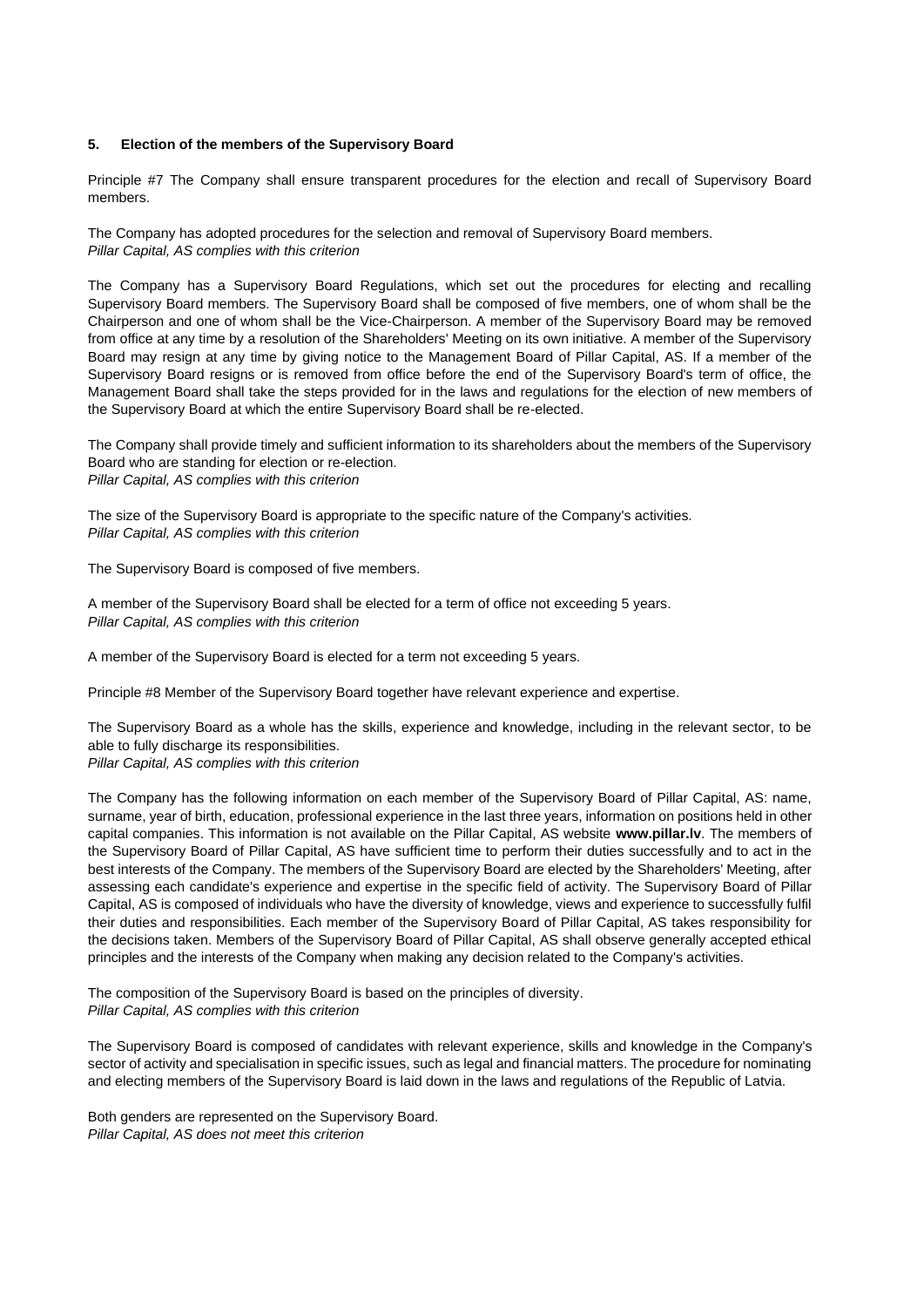The current elected Supervisory Board of Pillar Capital, AS is composed exclusively of male members.

The Management Board shall develop an induction training programme and provide induction training for new members.

*Pillar Capital, AS does not meet this criterion*

The Company does not have an induction training programme for new Supervisory Board members.

<span id="page-7-0"></span>Principle #9 The Company's Supervisory Board is composed of independent members.

The Company assesses and shareholders determine the proportion of independent members of the Supervisory Board. *Pillar Capital, AS does not meet this criterion*

Given the shareholder structure of Pillar Capital, AS, the shareholders have not determined the proportion of independent members of the Supervisory Board at this time.

At least half of the members are independent. *Pillar Capital, AS does not meet this criterion*

All members of the Supervisory Board of the Company are nominated by the shareholders in accordance with the share capital represented.

Independent candidates for election to the Supervisory Board shall submit a declaration of their independence. *Pillar Capital, AS does not meet this criterion*

The members of the Supervisory Board declare that they have no conflict of interest and declare their intention to act in the best interests of the Company when taking up their duties as a member of the Supervisory Board.

Before the election of the Supervisory Board, the Company assesses the independence of the members of the Supervisory Board in accordance with the available information. *Pillar Capital, AS does not meet this criterion*

Given the shareholder structure of Pillar Capital, AS, the shareholders have not decided on the assessment of the independence of the candidates to the Supervisory Board.

#### <span id="page-7-1"></span>**6. Principles for determining the remuneration of the Supervisory Board and the Management Board**

<span id="page-7-2"></span>Principle #10 The Company has a remuneration policy in place.

The Company has a remuneration policy in place, which has been developed by the Management Board, reviewed by the Supervisory Board and approved by the Shareholders' Meeting. *Pillar Capital, AS complies with this criterion*

The Company has a remuneration policy in place, developed by the Management Board and approved by the Supervisory Board. Decisions relating to the remuneration of the members of the Management Board (remuneration, bonuses, etc.) are taken by the Supervisory Board. Decisions on the remuneration of Supervisory Board members are taken by the General Meeting of Shareholders. The members of the Management Board of Pillar Capital, AS are remunerated in accordance with the remuneration policy for their service on the Company's Management Board, while the additional duties (as CEO, CFO, Development Director and Legal Director) are performed by the members of the Management Board without additional remuneration. The members of the Supervisory Board of Pillar Capital, AS perform their duties without remuneration.

The Supervisory Board sets financial and non-financial targets for the Management Board each year, their impact on variable remuneration and monitors their achievement. *Pillar Capital, AS complies with this criterion*

One of the Supervisory Board's main tasks under the Supervisory Board's Regulations is to approve the Company's financial plan and budget, to assess, analyse and control its implementation during the reporting period (at least quarterly) and to make recommendations to the Management Board of Pillar Capital, AS for future periods. Pillar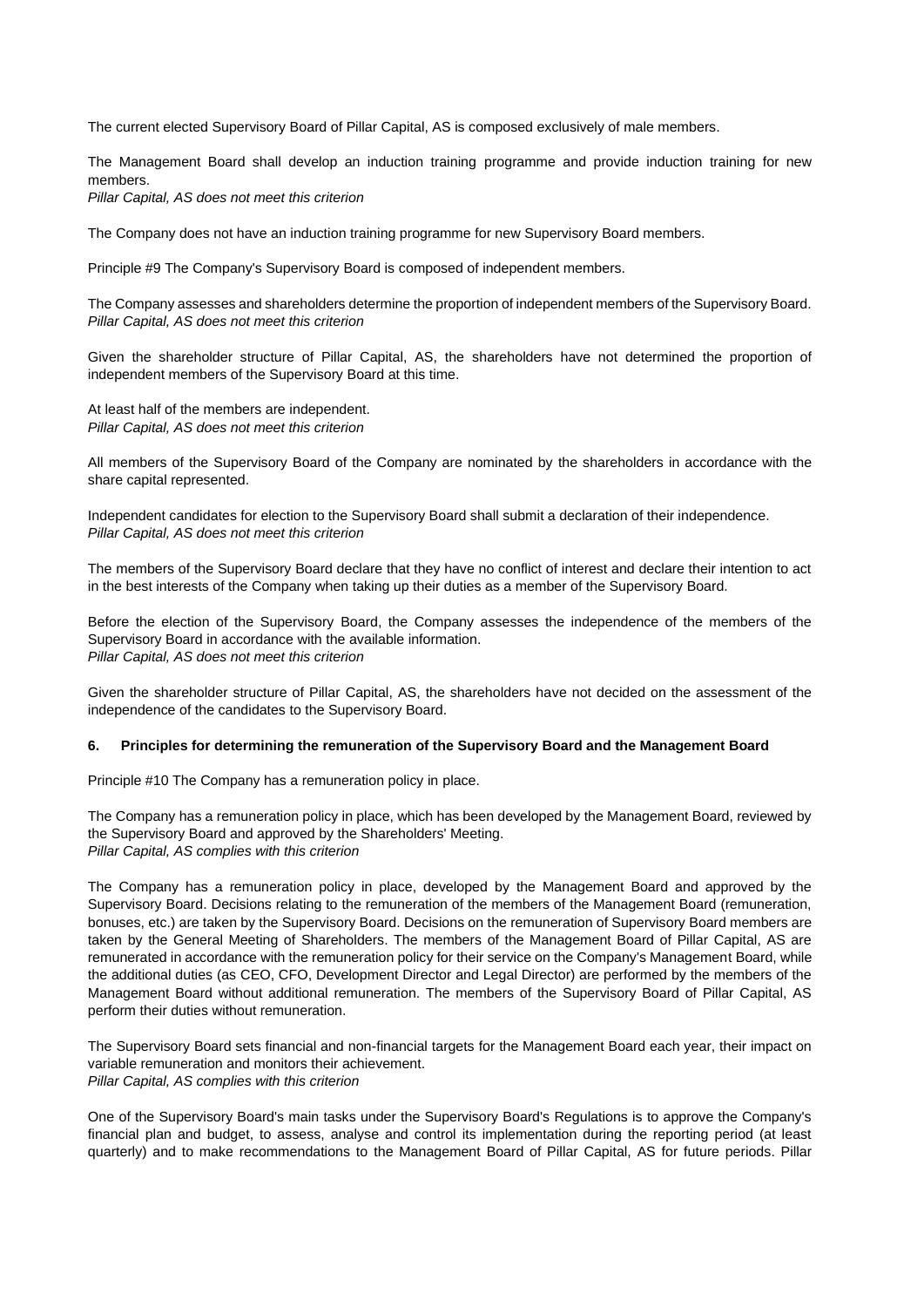Capital, AS has established and the Supervisory Board has approved the Company's rules for bonuses - for the achievement of set targets, which form a variable part of the Management Board's remuneration.

Members of the Supervisory Board shall not be paid a variable remuneration or any compensation in the event of removal or resignation.

*Pillar Capital, AS complies with this criterion*

The members of the Supervisory Board serve without remuneration.

The Management Board shall report annually on the remuneration granted to each current and former member of the Management Board and the Supervisory Board. *Pillar Capital, AS complies with this criterion*

The Chairperson of the Management Board of Pillar Capital, AS prepares an annual report on the remuneration of the members of the Management Board, which is submitted to the Supervisory Board of the Company for approval. Supervisory Board members work without remuneration.

#### <span id="page-8-0"></span>**7. Organisation of the Supervisory Board's work and decision-making**

<span id="page-8-1"></span>Principle #11 The organisation of the work of the Supervisory Board is defined and understood.

The Supervisory Board shall organise its work in accordance with its Regulations and calendar of work. *Pillar Capital, AS complies with this criterion*

The functions of the Supervisory Board are set out in the Articles of Association of Pillar Capital, AS, which are available on the Company's website **www.pillar.lv** , as well as in the Supervisory Board's Regulations, which set out the Supervisory Board's main tasks, its rights, the participation of Supervisory Board members in meetings and the procedure for making decisions, as well as the responsibilities of Supervisory Board members.

The Supervisory Board holds at least one separate meeting per year to discuss the Company's strategy and its implementation.

*Pillar Capital, AS complies with this criterion*

The Company's Supervisory Board's oversight of the activities of the Pillar Capital, AS Management Board includes oversight of the Company's achievement of its objectives, corporate strategy and risk management, the financial reporting process, the Pillar Capital, AS Management Board's proposals for the use of the Company's profits and the conduct of the Company's business in accordance with regulatory requirements. The Supervisory Board of Pillar Capital, AS shall deliberate and express its opinion on each of these matters at least once a year, and the results of the deliberations shall be reflected in the minutes of the Supervisory Board meetings.

The Company's budget shall provide the necessary funding for the operation of the Supervisory Board. *Pillar Capital, AS complies with this criterion*

The corporate budget provides for the funding necessary to support the Supervisory Board, i.e., the administrative expenses of the Supervisory Board secretariat. The members of the Supervisory Board of Pillar Capital, AS perform their duties without remuneration.

The Supervisory Board shall conduct an annual self-evaluation of its work, the results of which shall be examined at a meeting of the Supervisory Board.

*Pillar Capital, AS does not meet this criterion*

The Supervisory Board has assessed the need for committees (if a committee has been established, see principle #12.1.)

*Pillar Capital, AS complies with this criterion*

At present, the Company has no committees. The functions of the Audit Committee are performed by the Supervisory Board of Pillar Capital, AS itself.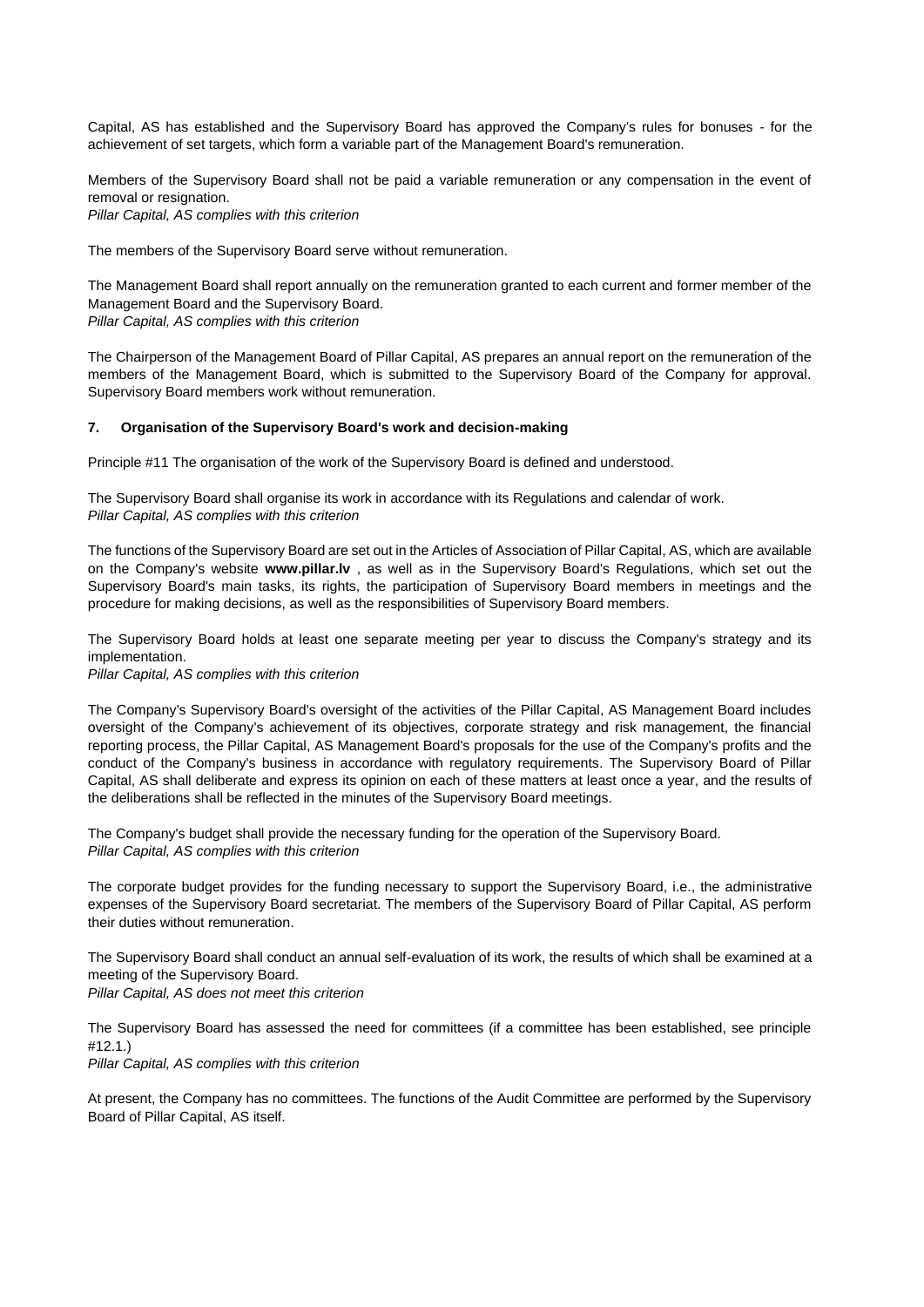<span id="page-9-0"></span>Principle # 12 The Supervisory Board takes informed and considerate decisions.

The Supervisory Board has timely and sufficient access to information prepared by the Management Board for decision-making.

*Pillar Capital, AS complies with this criterion*

The Supervisory Board of Pillar Capital, AS and each of its members are responsible for having at their disposal all information necessary for the performance of their duties, which may be obtained from the members of the Management Board of Pillar Capital, AS or, if necessary, from the Company's employees and external consultants. In order to ensure the exchange of information, the Chairman of the Supervisory Board of Pillar Capital, AS communicates regularly with the Management Board of Pillar Capital, AS, including the Chairman of the Management Board, and discusses all major issues related to the Company's operations and development strategy, business activities and risk management.

The Management Board is obliged to submit to the Supervisory Board for approval those matters which, in accordance with the Articles of Association of Pillar Capital, AS, available on the Company's website **[www.pillar.lv](http://www.pillar.lv/)**, the Articles of Association of subsidiaries and the Company's internal regulatory documents, require the Supervisory Board's consent, by sending a relevant notice together with the resolution adopted at the meeting of the Management Board and relevant materials to the Supervisory Board's e-mail address. The Supervisory Board shall, within ten (10) working days of receipt of the notification, consider the matter and send to the Management Board the minutes of the Supervisory Board meeting with the vote for or against the matter or the Chairman's proposal to postpone consideration of the matter.

The Supervisory Board shall determine the procedures for the circulation of information, including the right of the Supervisory Board to request information from the Management Board necessary for the Supervisory Board to take decisions.

*Pillar Capital, AS complies with this criterion*

The Company has established a document management policy which sets out the information management procedures. The Supervisory Board of Pillar Capital, AS and each of its members are responsible for ensuring that they have at their disposal all information necessary for the performance of their duties which may be obtained from members of the Management Board of Pillar Capital, AS or employees and external advisors of the Company.

A member of the Supervisory Board analyses the information and prepares proposals for the Supervisory Board decision.

*Pillar Capital, AS complies with this criterion*

The members of the Supervisory Board of Pillar Capital, AS have sufficient time to perform their duties successfully and to act in the best interests of the Company. It is a Supervisory Board member's duty to make his or her position clear when taking decisions.

In making its decisions, the Supervisory Board assesses the risks, short- and long-term impact on corporate value, sustainability and responsible development.

*Pillar Capital, AS complies with this criterion*

Each member of the Supervisory Board of Pillar Capital, AS takes responsibility for the decisions taken. The members of the Supervisory Board shall observe generally accepted ethical principles and the best interests of the Company in making any decision relating to the Company.

<span id="page-9-1"></span>Principle # 12.1 The Committee prepares proposals for decision by the Supervisory Board.

The Supervisory Board shall determine the tasks of the Committee and the arrangements for organising its activities. *Pillar Capital, AS does not meet this criterion*

The Supervisory Board shall establish a committee of at least 3 Supervisory Board members with appropriate experience and expertise in the defined area of the committee (remuneration, nomination, audit or other). *Pillar Capital, AS does not meet this criterion*

It analyses the information and prepares proposals for decisions by the Supervisory Board, and informs the Supervisory Board of its work.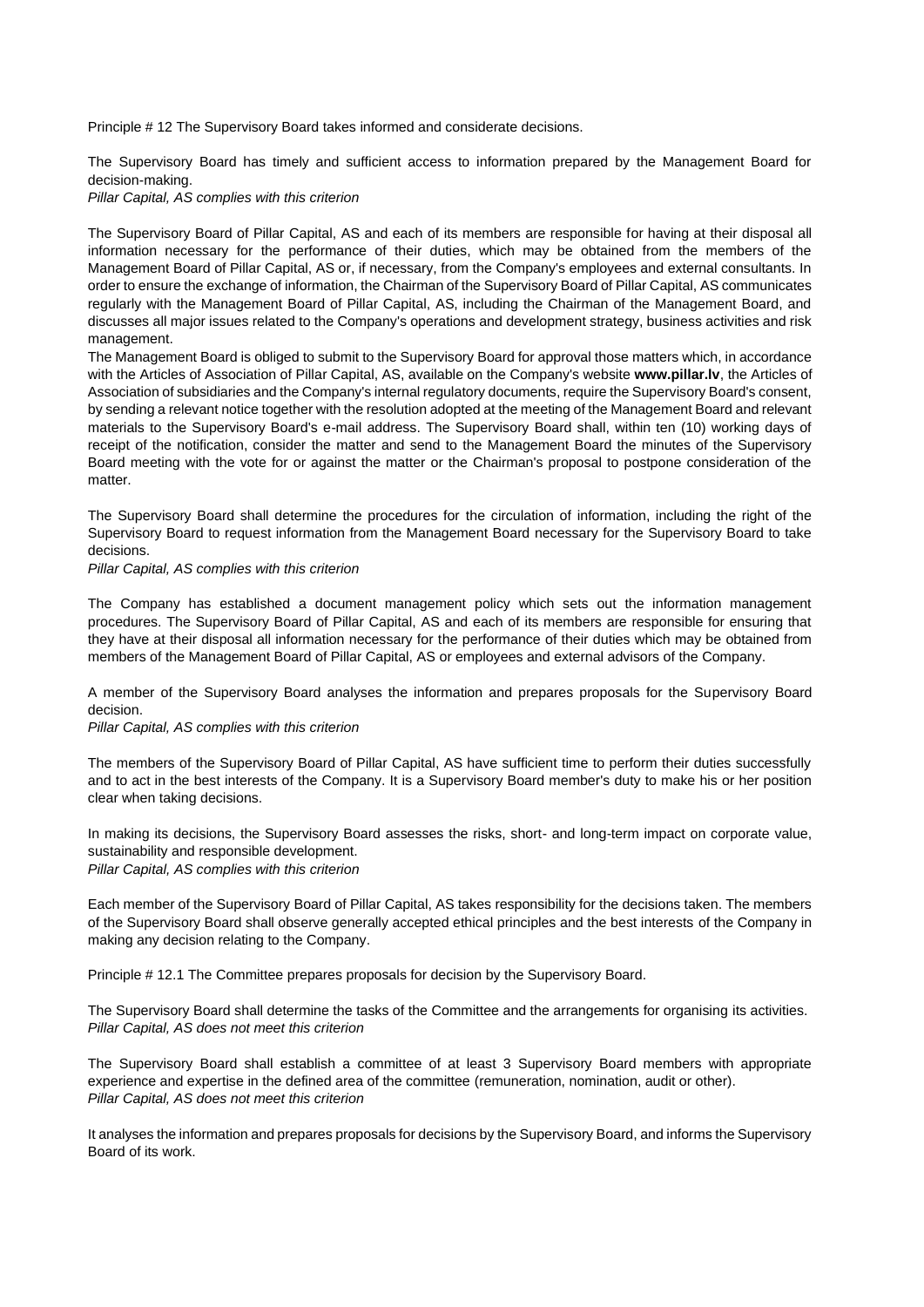#### *Pillar Capital, AS does not meet this criterion*

#### <span id="page-10-0"></span>**8. Prevention of conflict of interest**

<span id="page-10-1"></span>Principle # 13 Members of the Management Board and Supervisory Board are clearly aware of the appearance of a conflict of interest and are informed of the necessary action to be taken in the event of a conflict of interest.

The Supervisory Board shall define the indications of a conflict of interest and establish procedures for the prevention and management of conflicts of interest.

*Pillar Capital, AS complies with this criterion*

The rules of procedure adopted by Pillar Capital, AS address the points on the prevention of conflicts of interest:

- Conflict of interest;
- $\checkmark$  Company interests, employee conduct and interactions,

defining the signs of conflict of interest that may arise in the working environment, and the head of unit shall prevent conflicts of interest from arising. No member of the Management Board of Pillar Capital, AS shall tolerate even the appearance of a conflict of interest in his or her activities. In making decisions, a member of the Management Board of Pillar Capital, AS shall be guided by the interests of the Company and shall not use offers of cooperation made by the Company for personal gain. A member of the Management Board of Pillar Capital, AS shall immediately notify the other members of the Management Board of the existence or mere possibility of any conflict of interest. A member of the Management Board of Pillar Capital, AS shall declare any transaction or contract that the Company intends to enter into with a person who has a close relationship with a member of the Management Board of Pillar Capital, AS or who is a person related to a member of the Management Board of Pillar Capital, AS, as well as any conflicts of interest that may arise during the term of the contract.

Members of the Supervisory Board or the Management Board shall not take part in decisions on matters where the interests of the company conflict with the interests of the Supervisory Board, the Management Board or persons related to them.

#### *Pillar Capital, AS complies with this criterion*

A member of the Management Board and the Supervisory Board of Pillar Capital, AS shall not participate in the adoption of decisions where the interests of the Company conflict with the interests of the Supervisory Board, members of the Management Board or persons related to them. In making decisions, a member of the Supervisory Board of Pillar Capital, AS shall be guided by the interests of the Company and shall not use offers of cooperation made by the Company for personal gain. A member of the Supervisory Board of Pillar Capital, AS shall immediately notify the other members of the Supervisory Board of the occurrence or mere possibility of any conflict of interest. A member of the Supervisory Board of Pillar Capital, AS shall declare any transaction or contract that the Company intends to enter into with a person who has a close relationship with a member of the Supervisory Board of Pillar Capital, AS or who is a person related to a member of the Supervisory Board of Pillar Capital, AS, as well as any conflicts of interest that may arise during the term of the contract.

Persons subject to the conflict of interest obligation receive regular training on how to deal with conflict of interest situations.

*Pillar Capital, AS complies with this criterion*

#### <span id="page-10-2"></span>**9. Shareholders' Meeting**

<span id="page-10-3"></span>Principle #14 The Company shall provide shareholders with timely information on the conduct of the Shareholders' Meeting, providing all information necessary for decision-making.

The Company shall inform shareholders in good time of the agenda, proceedings and voting procedure of the Shareholders' Meeting, as well as of any changes thereto. *Pillar Capital, AS complies with this criterion*

Pillar Capital, AS informs the shareholders in due time about the Shareholders' Meeting. All shareholders of Pillar Capital, AS have equal rights. According to the Articles of Association of the Company, all shares of Pilar Capital, AS are voting shares of the same class, which means that each shareholder has the right to participate in the Shareholders' Meetings and management of Pillar Capital, AS and to receive dividends. Shareholders' Meetings of Pillar Capital, AS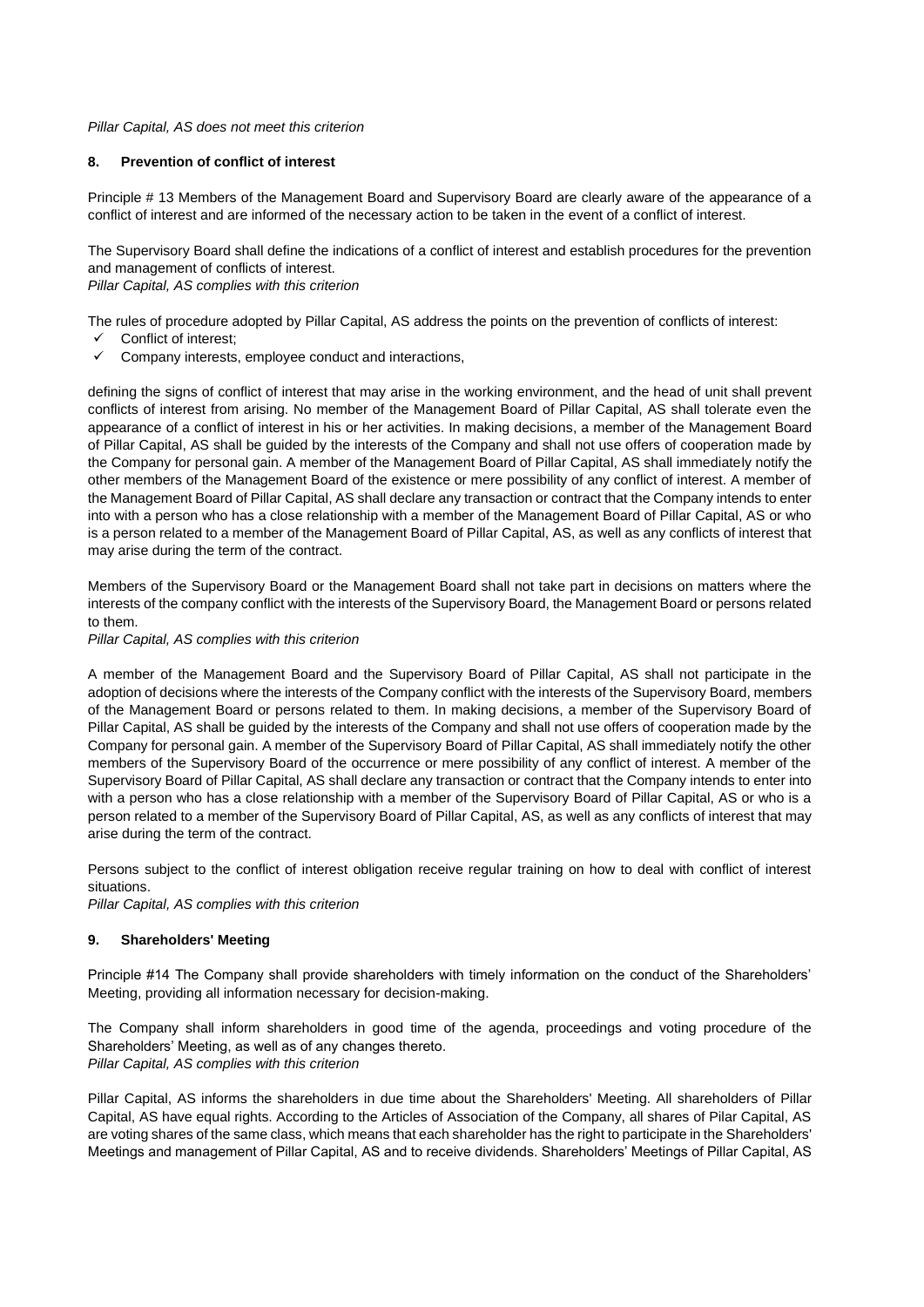shall be convened by the Management Board of Pillar Capital, AS, subject to prior approval of the Supervisory Board of Pillar Capital, AS for the convening of the meeting and the matters to be discussed thereat. All decisions on matters to be considered at Shareholders' Meetings shall be made in accordance with the procedures set out in the Company's Articles of Association. Shareholders have an interest in the efficient management and operation of the Company and will therefore do their utmost to cooperate and facilitate the decisions of Pillar Capital, AS Shareholders' Meetings and the Supervisory Board to be taken as far as possible by consensus in the long-term interests of the Company. Other terms, conditions and procedures relating to the management, procedures and other matters of the Company shall be determined by a shareholders' agreement of Pillar Capital, AS to be entered into in accordance with the procedure established by law.

At the same time as the meeting is announced, the Company provides shareholders with the opportunity to review the draft resolutions that are initially scheduled to be voted on at the meeting. The Company shall promptly inform shareholders of any additional draft resolutions submitted. *Pillar Capital, AS complies with this criterion*

Shareholders are provided with the opportunity to receive all necessary information about the Company in a timely and regular manner, to participate in meetings and to vote on agenda items. Pillar Capital, AS shall take all possible steps to ensure that all shareholders participate in the Shareholders' Meeting by giving timely notice of the place and time of the Shareholders' Meeting in accordance with the provisions of the laws and regulations. Shareholders shall be informed of the convening of an Ordinary Shareholders' Meeting immediately after the decision to convene the meeting has been adopted. Given that Pillar Capital, AS is a closed joint stock company with a small number of shareholders, notices of the Shareholders' Meeting are not published on the website of Pillar Capital, AS, however, in accordance with the laws and regulations, written notices of the Shareholders' Meeting are prepared and delivered to the shareholders.

The Company provides shareholders with the opportunity to submit questions on items on the agenda and draft resolutions prior to the Shareholders' Meeting.

*Pillar Capital, AS complies with this criterion*

The Company provides shareholders with the opportunity to submit questions on items on the agenda and draft resolutions prior to the Shareholders' Meeting. Each shareholder is given sufficient time before the meeting to read the draft resolutions to be considered at the meeting. The draft resolutions in full are attached as annexes to the notices convening the Shareholders' Meeting.

Draft decisions and accompanying documents provide detailed, clear and complete information on the matter under consideration.

#### *Pillar Capital, AS complies with this criterion*

The notices convening the Shareholders' Meeting, which are delivered to each shareholder, contain comprehensive information on the organisation, location and voting on the resolutions to be adopted, as well as information on the agenda and the draft resolutions to be voted on at the meeting. Shareholders are also informed where they can go to get answers to any questions they may have about the Shareholders' Meeting and the agenda.

<span id="page-11-0"></span>Principle #15 The Company promotes effective shareholder involvement in decision-making and the widest possible participation of shareholders in Shareholders' Meetings.

The Shareholders' Meeting shall be convened and held at a place and time convenient for the shareholders. *Pillar Capital, AS complies with this criterion*

Pillar Capital, AS shall take all possible steps to ensure that all shareholders participate in the Shareholders' Meeting by giving timely notice of the place and time of the Shareholders' Meeting in accordance with the provisions of the laws and regulations.

The Company provides the possibility for shareholders to participate in the Shareholders' Meeting remotely. *Pillar Capital, AS does not meet this criterion*

Pillar Capital, AS Shareholders' Meetings are held in person.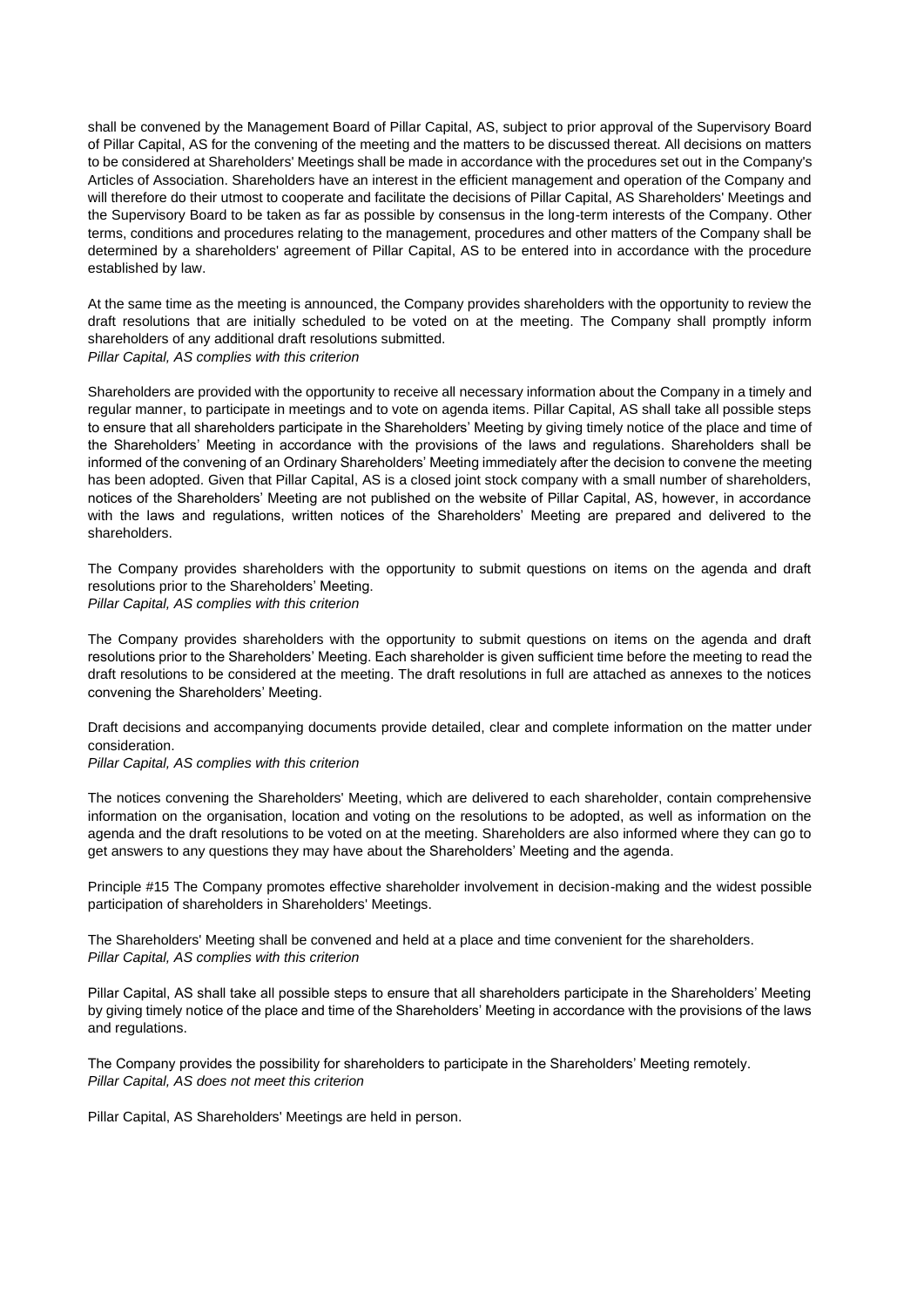The Company determines the appropriate length of the Shareholders' Meeting and gives shareholders the opportunity to express their views during the meeting and to obtain the information necessary to make decisions. *Pillar Capital, AS complies with this criterion*

All items on the agenda of the Shareholders' Meeting of Pillar Capital, AS shall be considered. According to the Articles of Association of Pillar Capital, AS, all shareholders have equal rights. The Shareholders' Meeting of Pillar Capital, AS adopts resolutions by a majority of the votes of the shareholders entitled to vote present. If the agenda of the Shareholders' Meeting of Pillar Capital, AS includes any matter(s) for which the consent of 100% of the shareholders is required, and even one of the shareholders objects to the consideration of such matter, the objecting shareholder shall be entitled to request that the consideration of the matter be postponed to the next Pillar Capital, AS Shareholders' Meeting to be convened not earlier than ninety (90) days after the initial shareholders' meeting, but not later than one hundred (100) days after the initial shareholders' meeting, unless all shareholders unanimously decide to convene a Shareholders' Meeting within a shorter period of time.

The Company shall call a new general meeting if the items on the agenda cannot be dealt with in the time allowed. *Pillar Capital, AS complies with this criterion*

The shareholders shall consider the items on the agenda of the Shareholders' Meeting at the scheduled time of the meeting on the same day.

The Company invites the members of the Management Board, the Supervisory Board, the nominees to the Supervisory Board, the auditor, the internal auditor and other persons to participate in the Shareholders' Meeting in accordance with the matters to be considered at the meeting. *Pillar Capital, AS does not meet this criterion*

The members of the Management Board and Supervisory Board of Pillar Capital, AS attend the Shareholders' Meetings of Pillar Capital, AS, but the auditor does not attend the Shareholders' Meetings. The nominees for the Company's officers, if their election is scheduled at the Shareholders' Meeting, shall also attend the Shareholders' Meeting. If a candidate for office is unable to attend the Shareholders' Meeting for an important reason, it is permissible for that person not to attend the Shareholders' Meeting. In this case, all relevant information about the candidate is disclosed before the meeting.

The Shareholders' Meeting adopts resolutions in accordance with the draft resolutions previously announced. *Pillar Capital, AS complies with this criterion*

The Shareholders' Meeting is entitled to adopt resolutions on the draft resolutions previously announced. The Shareholders' Meeting is entitled to adopt resolutions on amendments to the Articles of Association of Pillar Capital, AS, election and recall of members of the Supervisory Board, increase or decrease of share capital, termination or continuation, suspension or renewal of the Company, liquidation and reorganisation of the Company, provided that not less than 100% of the share capital of Pillar Capital, AS is represented at the Meeting.

<span id="page-12-0"></span>Principle #16 The Company develops a dividend policy and discusses it with shareholders.

The Company has developed and published an up-to-date dividend policy. *Pillar Capital, AS does not meet this criterion*

The Company does not have a dividend policy.

The Articles of Association of Pillar Capital, AS, which are also available on the Company's website **[www.pillar.lv,](http://www.pillar.lv/)** provide that dividends are to be paid only in cash on the basis of a resolution of the Shareholders' Meeting on the distribution of profits. Dividends may also be declared and calculated from profits earned after the end of the previous financial year (extraordinary dividends). The Shareholders' Meeting shall adopt a resolution on the extraordinary dividends no earlier than three months after the previous Shareholders' Meeting's resolution on the payment of the dividends. The Management Board shall not convene a general meeting if, according to the statement of operations prepared for the period in which the extraordinary dividends are paid, the Company does not have a profit. For the purpose of determining and paying extraordinary dividends, the Shareholders' Meeting and the Management Board shall follow the procedure for determining and paying extraordinary dividends set out in the laws and regulations.